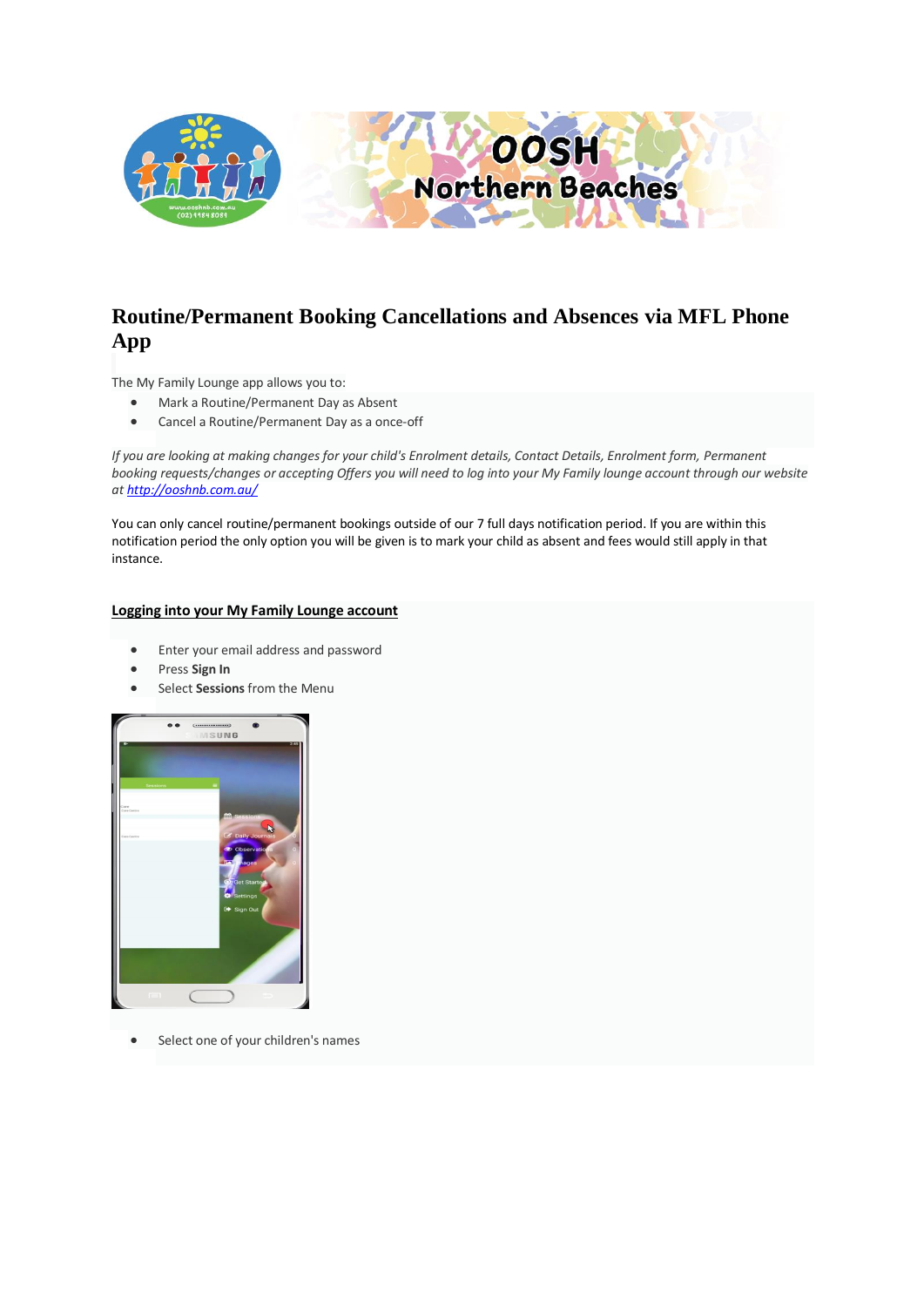|                                                    | Sessions |  |  |
|----------------------------------------------------|----------|--|--|
| Coco Chanel                                        |          |  |  |
| After School Care<br>Big Giraffe Child Care Centre |          |  |  |
| Coco Chanel                                        |          |  |  |
| Preschool<br>Big Giraffe Child Care Centre         |          |  |  |
|                                                    |          |  |  |
|                                                    |          |  |  |
|                                                    |          |  |  |
|                                                    |          |  |  |
|                                                    |          |  |  |
|                                                    |          |  |  |
|                                                    |          |  |  |
|                                                    |          |  |  |
|                                                    |          |  |  |

- If your child is currently booked into multiple rooms you will be asked to select the room
- You will now be viewing the calendar

### **Understanding the Calendar**

The calendar view is the main view within the Casual App. Your child's booked days and the room's available days are displayed here



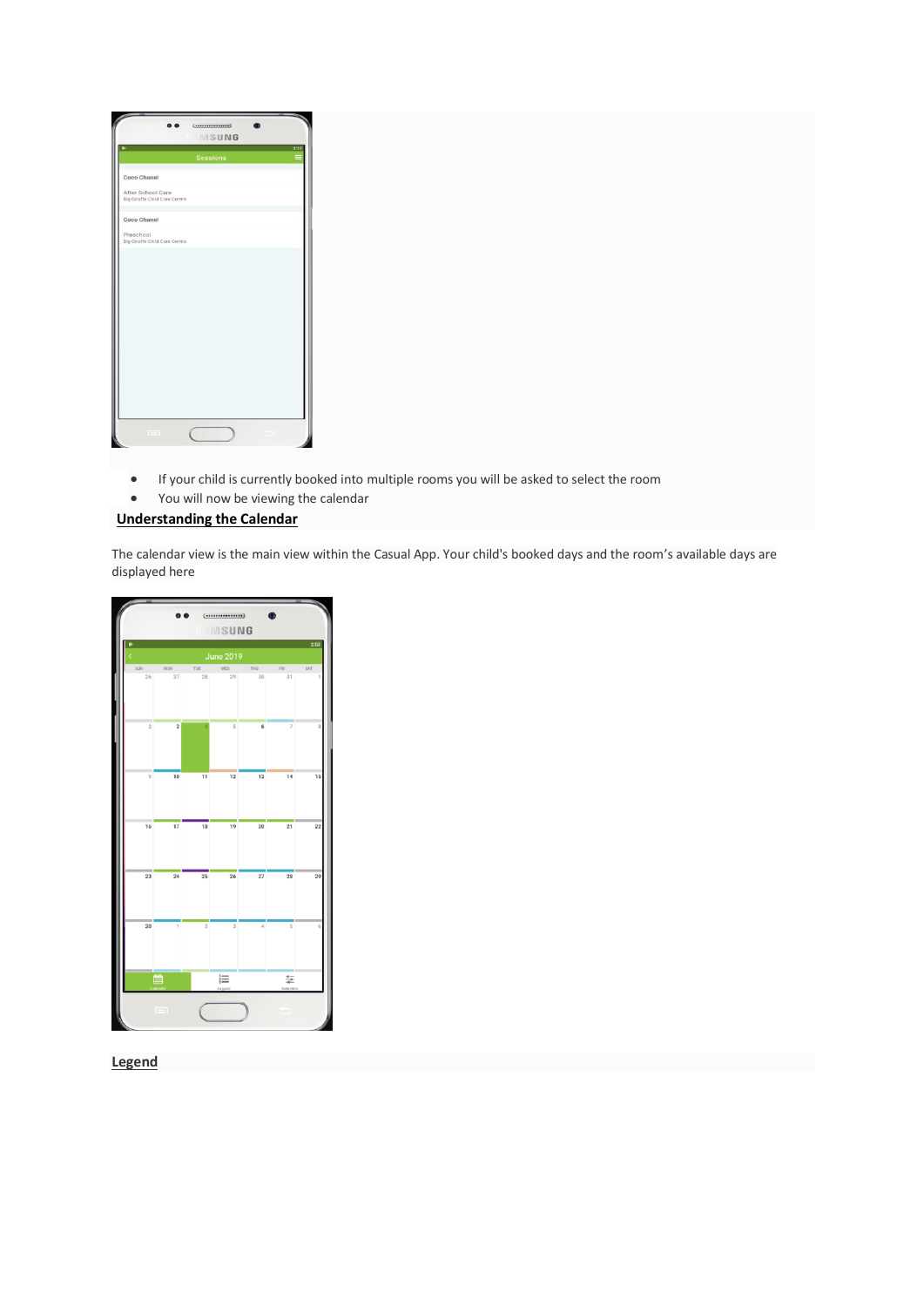The **Legend** view explains each colour displayed on the calendar

|           |                                                                                                                                                                                   | $( \dots \dots \dots \dots )$<br>MSUNG |   |      |
|-----------|-----------------------------------------------------------------------------------------------------------------------------------------------------------------------------------|----------------------------------------|---|------|
|           |                                                                                                                                                                                   | Legend                                 |   | 3:15 |
| Available |                                                                                                                                                                                   |                                        |   |      |
|           | These days are available for you to book your child.                                                                                                                              |                                        |   |      |
|           | Permanent Booking                                                                                                                                                                 |                                        |   |      |
|           | These days are recurring scheduled days at this<br>service for your child. If the day is before the<br>refundable deadline, you may cancel this booking<br>without being charged. |                                        |   |      |
|           | Casual Booking                                                                                                                                                                    |                                        |   |      |
|           | These days are booked for your child on a casual<br>basis. If the day is before the refundable deadline,<br>you may cancel this booking without being charged.                    |                                        |   |      |
| Absent    |                                                                                                                                                                                   |                                        |   |      |
|           | You have indicated that your child is going to be<br>absent on this day.                                                                                                          |                                        |   |      |
| Full      |                                                                                                                                                                                   |                                        |   |      |
|           | These days are full, therefore no more children can<br>be booked for these days.                                                                                                  |                                        |   |      |
|           |                                                                                                                                                                                   |                                        | ≈ |      |
|           |                                                                                                                                                                                   |                                        |   |      |

### **Cancelling a Routine/Permanent Day (if outside our 7 full days notification period)**

*This option is also only to remove a one-off change to a routine booking, if the booking is changing permanently a booking request will need to be created by logging in to your My Family Lounge account at <http://ooshnb.com.au/parents/bookings/>*

- Select the routine/permanent Booking day (blue) on the calendar
- Check the details of the routine/permanent booking and read the Terms and Conditions
- Select **Cancel Session**

|         | MSUNG                                     |
|---------|-------------------------------------------|
|         | 324<br>Thursday, 20 June 2019             |
| Child   | Coco Chanel                               |
| Service | Big Giraffe Child Care Centre             |
| Roll    | Preschool                                 |
|         | Director for further information.         |
|         |                                           |
|         | <b>Cancel Session</b><br>Back to Calendar |
|         |                                           |
|         |                                           |
|         |                                           |
|         |                                           |

- A pop-up will display advising the day has been successfully cancelled
- Press **OK**
- The selected day will now be removed off your child's booking calendar.

The centre will receive a notification of this absence. No further communication is required.